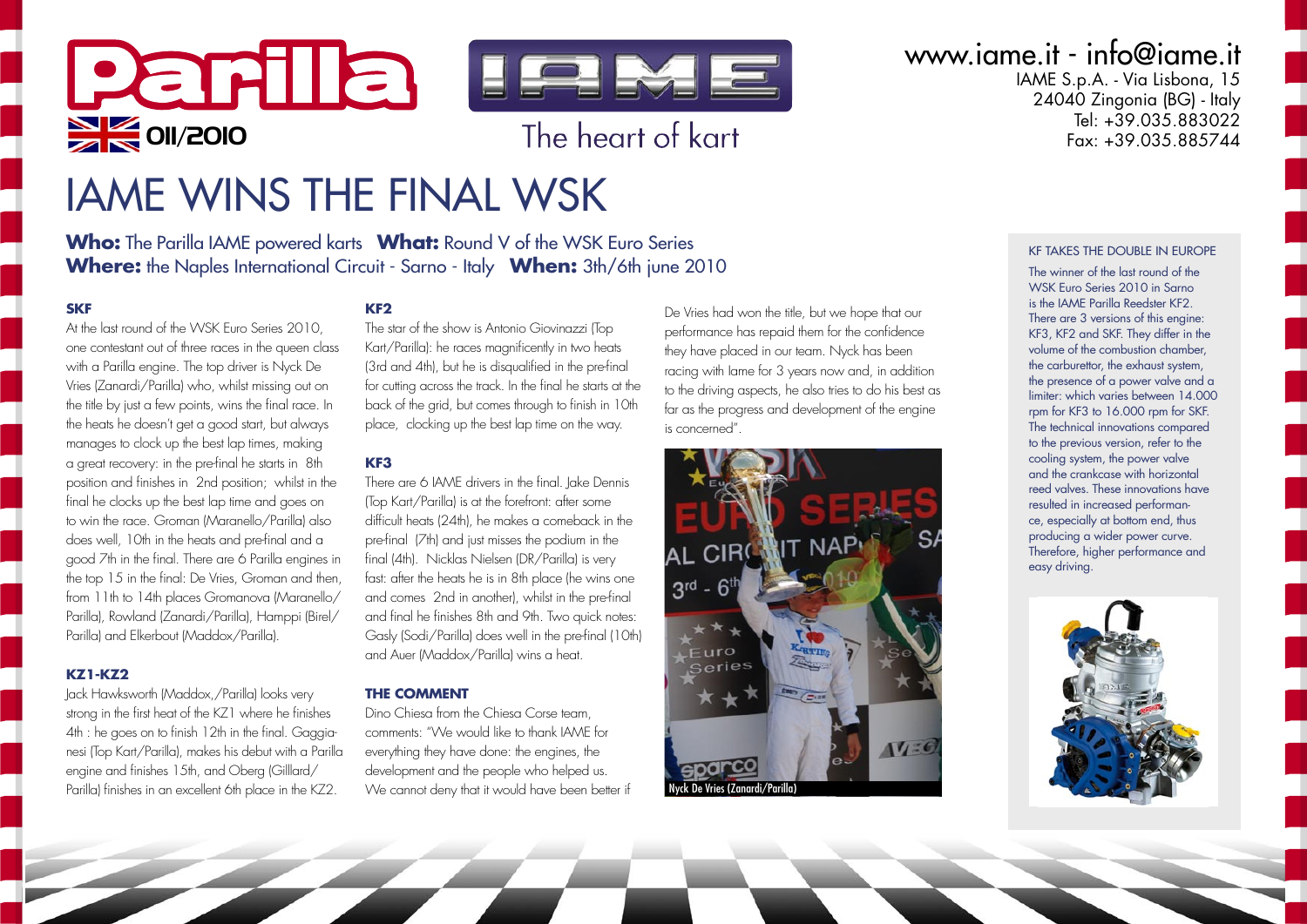

# **IAME VINCE L'ULTIMA WSK**

Chi: I kart motorizzati Parilla IAME Cosa: La V prova della WSK Euro Series **Dove:** Circuito Internazionale Napoli - Sarno - Italia Quando: 3/6 giugno

#### **SKF**

Nell'ultima prova della WSK Euro Series 2010, un concorrente su 3 della classe regina correcon un motore Parilla. Il più bravo di tutti è Nyck De Vries (Zanardi/Parilla) che, pur non conquistando il titolo per pochi punti, vince la finale. Nelle manche paga in partenza, ma stacca sempre il miglior giro e recupera: in prefinale parte 8° e chiude 2°, mentre in finale vince con tanto di miglior giro. Bene Groman (Maranello/ Parilla). 10° nelle manche e in prefinale e ottimo 7° in finale. 6 i Parilla nei top 15 in finale: De Vries, Groman e poi, dall'11° al 14° posto, Gromanova (Maranello/Parilla), Rowland (Zanardi/Parilla), Hamppi (Birel/Parilla) ed Elkerbout (Maddox/Parilla).

#### **K71-K72**

Jack Hawksworth (Maddox/Parilla) va forte nella prima manche della KZ1 dove è 4°: in finale, poi, è 12°. Gaggianesi (Top Kart/Parilla), all'esordio motorizzato Parilla è 15°, e Oberg (Gillard/Parilla) conclude ottimo 6° in K72.

#### KF<sub>2</sub>

Il protagonista è Antonio Giovinazzi (Top Kart/ Parilla): grande in due manche (3° e 4°), ma in prefinale viene saualificato per un taglio di pista. In finale parte dal fondo e rimonta fino al 10° posto con il miglior giro in pista.

#### KF<sub>3</sub>

6 i piloti lame nelle finali. Sugli scudi Jake Dennis (Top Kart/Parilla): dopo manche difficili  $(24^{\circ})$ , in prefinale rimonta  $(7^{\circ})$  e in finale sfiora il podio (4°). Veloce Nicklas Nielsen (DR/Parilla): dopo le manche è 8° (ne vince una ed è 2° in un'altra), mentre in prefinale e finale è 8° e 9°. Due note: Gasly (Sodi/Parilla) fa bene in prefinale (10°) e Auer (Maddox/Parilla) vince una manche

#### **IL COMMENTO**

Dino Chiesa del team Chiesa Corse commenta: "Ringraziamo la lame per tutto: i motori, lo sviluppo e le persone che ci hanno aiutato. Con De Vries sarebbe stato meglio vincere il titolo, è vero, ma speriamo di aver ripagato al meglio

la loro fiducia. Inoltre Nyck è pilota lame da 3 anni e, oltre a correre, cerca di fare il meglio per lo sviluppo e la crescita del motore stesso".



www.iame.it - info@iame.it

IAME S.p.A. - Via Lisbona, 15 24040 Zingonia (BG) - Italy Tel: +39.035.883022  $F_{px}$  +39 035 885744

#### II KE CHE FA DOPPIETTA IN FUROPA

Nell'ultima prova della WSK Euro Series 2010, a Sarno, si conferma vincitore il Parilla Reedster2 della IAME. Di questo motore esistono 3 versioni: KF3, KF2 e SKF, Li differenziano il volume della camera di combustione, il carburatore, l'impianto di scarico, la presenza della power valve e il limitatore: che varia dai 14.000 rpm per la KF3 ai 16.000 rpm della SKF. Le novità tecniche rispetto alla precedente omologazione riguardano il gruppo termico, la power valve ed il basamento con pacco lamellare orizzontale. Queste innovazioni hanno permesso grandi prestazioni specialmente a basso regime, consentendo di ottenere una curva di erogazione più ampia: quindi, più performance e facilità di avida.